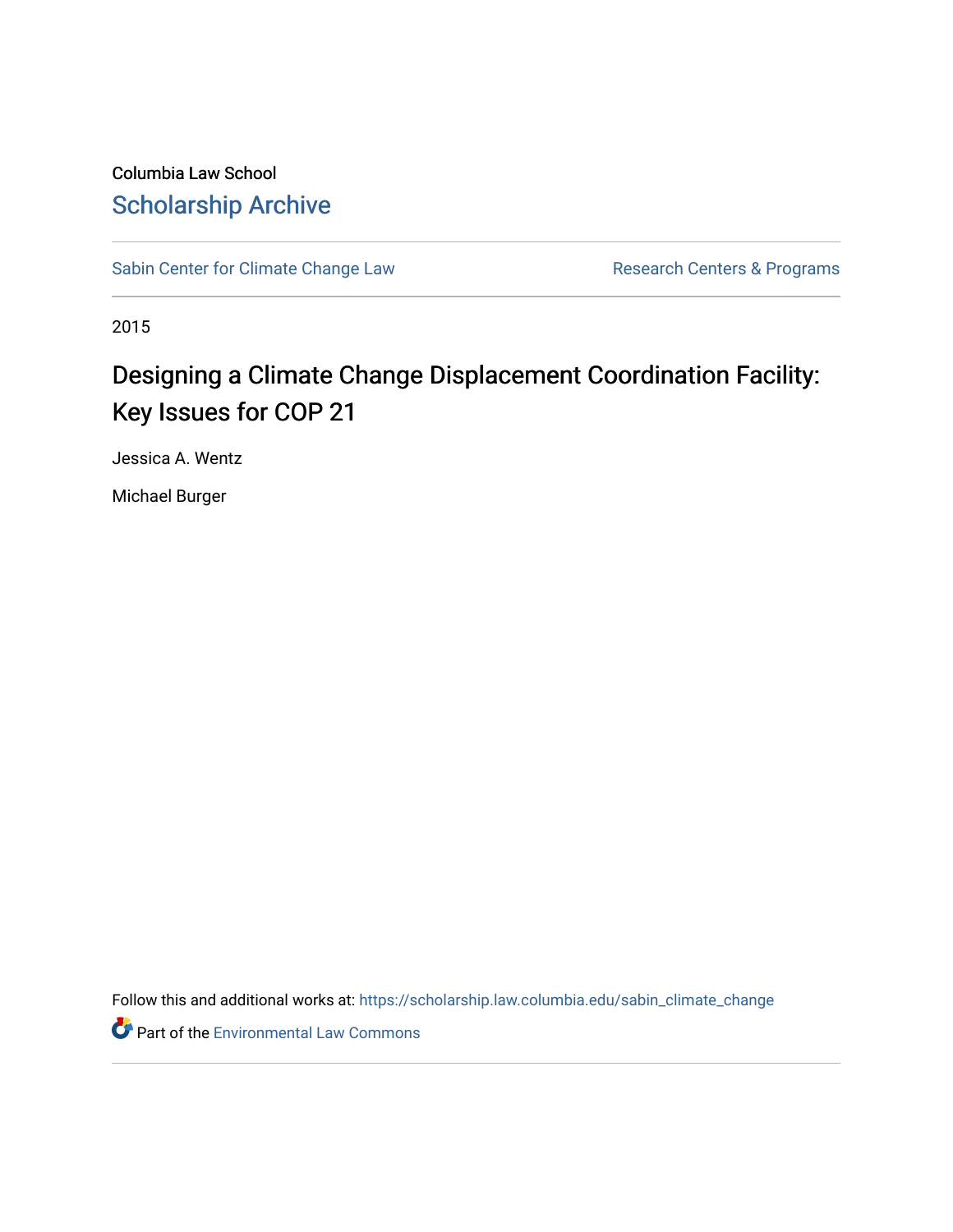

SABIN CENTER FOR CLIMATE CHANGE LAW

# **Designing a Climate Change Displacement Coordination Facility: Key Issues for COP 21**

By Jessica Wentz<sup>1</sup> and Michael Burger<sup>2</sup>

## September 2015

There have been several proposals to include a "climate change displacement coordination facility" in the upcoming UNFCCC agreement, but there has been very little public discussion about what this facility would entail and how it would operate. This briefing note highlights some of the functions that the displacement coordination facility could fulfill, as well as some key questions for negotiators in the lead-up to COP 21 and subsequent talks. The note is not intended to be a proposal for how the facility *should* operate, nor do the functions highlighted below necessarily reflect what is politically or economically feasible. Rather, the note is intended to outline a broad array of considerations for decision-makers as they contemplate whether and how to proceed with the displacement coordination facility.

As part of our continuing work on this issue, the Sabin Center welcomes input from other stakeholders on any potential functions and critical questions that are not identified in this briefing note, as well as recommendations on how the facility should be designed and operated. To provide your input, please contact Jessica Wentz (jwentz@law.columbia.edu) and Michael Burger (mburger@law.columbia.edu), with "climate displacement coordination facility" in the subject of your email.

<sup>&</sup>lt;sup>1</sup> Associate Director and Fellow, Sabin Center for Climate Change Law.

<sup>2</sup> Executive Director, Sabin Center for Climate Change Law, Lecturer-in-Law, Columbia Law School.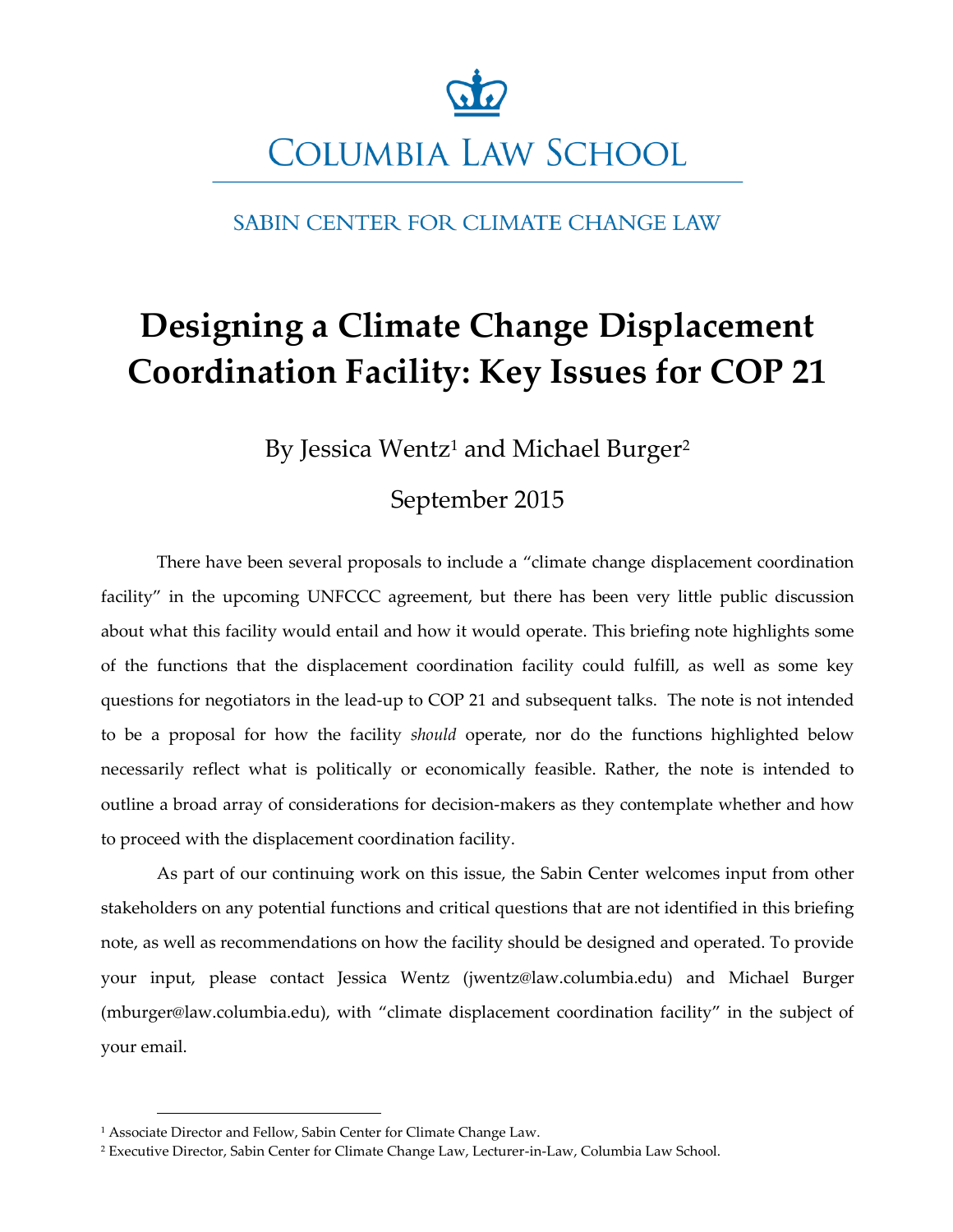## **CONTENTS**

| 4.4 Humanitarian Assistance and Logistical Support for Displaced Persons  16 |
|------------------------------------------------------------------------------|

## **1. INTRODUCTION**

<span id="page-2-0"></span>There is now wide recognition that climate change will have a dramatic impact on human mobility and displacement.<sup>1</sup> Extreme weather events such as floods, drought, and storms displaced millions of people from their homes during the past decade, $\lambda^2$  and millions more are at risk of displacement as a result of sea level rise and slow-onset environmental degradation.<sup>3</sup> Experts predict that the scale of both temporary displacement and permanent migration<sup>4</sup> will increase

-

<sup>1</sup> *See, e.g.,* W. NEIL ADGER & JUAN M. PULHIN, INTERGOVERNMENTAL PANEL ON CLIMATE CHANGE, CONTRIBUTION OF WORKING GROUP II TO THE FIFTH ASSESSMENT REPORT, Vol. 1, Ch. 12 (2014), *available at* http://www.ipcc.ch/pdf/assessmentreport/ar5/wg2/WGIIAR5-Chap12\_FINAL.pdf; António Guterres, UN High Commissioner for Refugees, *Migration, Displacement and Planned Relocation* (UNHCR 2012), *available at* http://www.unhcr.org/55535d6a9.html; INTERNATIONAL ORGANIZATION FOR MIGRATION (IOM), OUTLOOK ON MIGRATION, ENVIRONMENT AND CLIMATE CHANGE (2014), *available at*  http://publications.iom.int/bookstore/free/MECC\_Outlook.pdf; IOM, MIGRATION, ENVIRONMENT, AND CLIMATE CHANGE: ASSESSING THE EVIDENCE (2009), *available at* http://publications.iom.int/bookstore/free/migration\_and\_environment.pdf; M. Leighton et al., *Climate Change and Migration: Rethinking Policies for Adaptation and Disaster Risk Reduction*, United Nations University Series No. 15/2011 (2011).

<sup>2</sup> INTERNAL DISPLACEMENT MONITORING CENTRE, GLOBAL ESTIMATES 2015: PEOPLE DISPLACED BY DISASTERS (July 2015), *available at* http://www.internal-displacement.org/assets/library/Media/201507-globalEstimates-2015/20150713-globalestimates-2015-en-v1.pdf (since 2008, an average of 22.5 million people have been displaced by weather-related disasters each year, but this figure does not include drought, nor does it include slow onset or small scale events).

<sup>3</sup> For a discussion of displacement that has already occurred as a result of sea level rise and coastal storms, *see* Anthony Oliver-Smith, *Sea Level Rise and the Vulnerability of Coastal Peoples: Responding to the Local Challenges of Global Climate Change in the 21st Century,* UNU-EHS Publication No.7/2009 (July 2009).

<sup>4</sup> Although migration is sometimes defined as "voluntary" movement to distinguish this concept from displacement, we use the IOM definition: "the movement of a person or group of persons, either across an international order, or within a State…whatever its length, composition, and causes; it includes migration of refugees, displaced persons, economic migrants, and persons moving for other purposes, including family reunification." *See* IOM, Key Migration Terms, https://www.iom.int/key-migration-terms (last visited Sept. 11, 2015).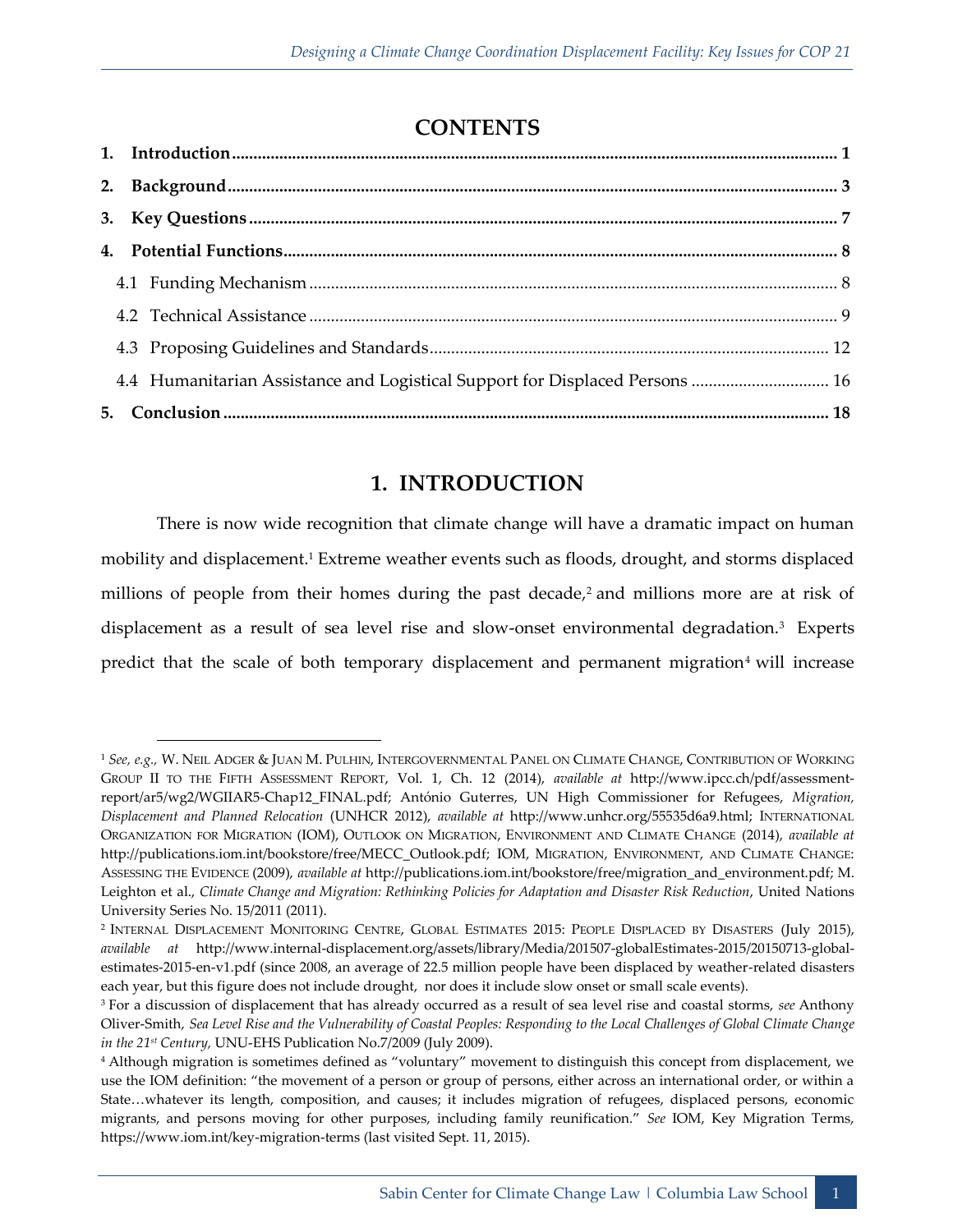significantly with continued climate change. <sup>5</sup> It now appears very likely that we will exceed the  $2^{\circ}$ C global warming target, and temperatures could rise 3-4 $^{\circ}$ C by 2100. If we remain on this trajectory, it will lead to severe, pervasive and irreversible impacts on human and natural systems, rendering many areas uninhabitable, undermining livelihoods, and forcing people from vulnerable locations such as low-lying islands, coastlines, and deserts.

The Conference of the Parties (COP) to the United Nations Framework Convention on Climate Change (UNFCCC) is currently contemplating how to address the issue of climate changeinduced displacement and migration in the upcoming Paris Agreement. In the latest version of the draft negotiating text on loss and damage, there are two proposed provisions calling for the creation of a "climate change displacement coordination facility," but there is very little public information on the design of this facility and the functions it would fulfill.

This briefing note highlights some of the key issues related to the design and function of the facility. It begins with a summary of how displacement and migration have been addressed in UNFCCC negotiations and activities thus far, an overview of existing proposals for the displacement coordination facility, and a brief discussion of other UN agencies and international organizations. The note then highlights a set of critical questions for the initial design and implementation of the facility—such as where it will be situated within the UNFCCC architecture and who will govern the facility. Finally, the note identifies a variety of different functions that the facility could fulfill. This discussion is not intended to be a proposal for how the facility should operate, but it does include recommendations on key issues that decision-makers should consider when deciding whether and how to proceed with the displacement coordination facility.

<sup>5</sup> IPCC (2014), *supra* note 1. There is no authoritative estimate on the number of persons who may be displaced or compelled to migrate as a result of climate change—current estimates range from 25 million to 200 million by 2050, and one report (Christian Aid, 2007) estimates that the combined effects of climate change, other environmental stressors, and conflict will force 1 billion people to leave their homes between now and 2050. *See* IOM, OUTLOOK ON MIGRATION, ENVIRONMENT AND CLIMATE CHANGE 39 (IOM 2014); Celia McMichael et al., *An Ill Wind? Climate Change, Migration and Health*, 120(5) ENVIRONMENTAL HEALTH PERSPECTIVES 646 (2012); UNITED NATIONAL HIGH COMMISSIONER FOR REFUGEES (UNHCR), CLIMATE CHANGE, NATURAL DISASTER AND HUMAN DISPLACEMENT: A UNHCR PERSPECTIVE (UNHCR 2009); C. BOANO ET AL., FORCED MIGRATION POLICY BRIEFING: ENVIRONMENTALLY DISPLACED PEOPLE: UNDERSTANDING THE LINKAGES BETWEEN ENVIRONMENTAL CHANGE, LIVELIHOODS AND FORCED MIGRATION (University of Oxford 2008); O. Brown, M*igration and Climate Change*, IOM Research Series, No. 31 (IOM 2008); O. Brown, *Climate Change and Forced Migration: Observations, Projections and Implications*, Human Development Report Office Occasional Paper (UNDP 2007); CHRISTIAN AID, HUMAN TIDE: THE REAL MIGRATION CRISIS (2007); N. Meyers, *Environmental Refugees: A Growing Phenomenon in the 21st Century*, 357 Philosophical Transactions of the Royal Society Biological Sciences 609 (2002).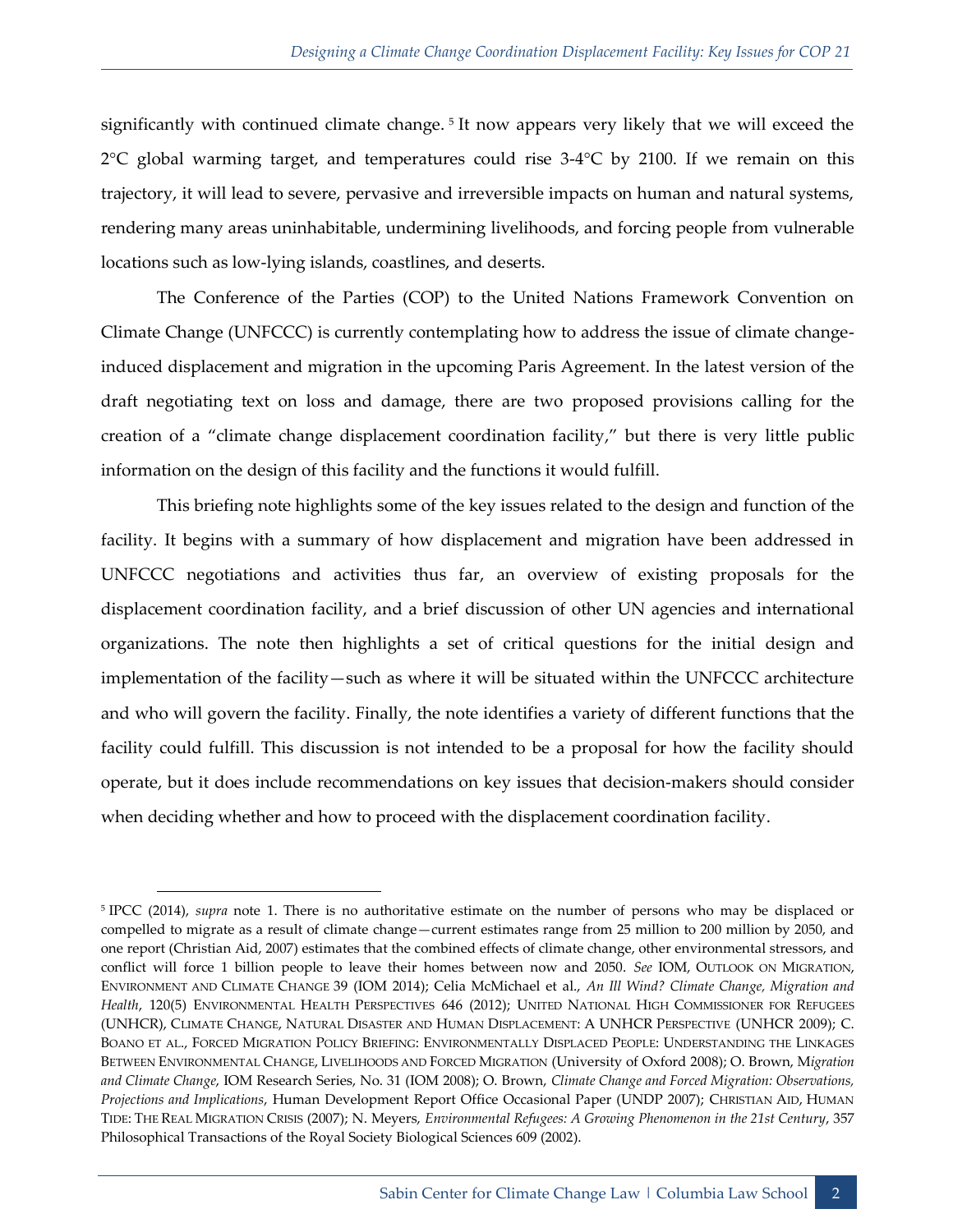### **2. BACKGROUND**

#### <span id="page-4-0"></span>**2.1 UNFCCC Decisions on Displacement and Migration**

The Conference of the Parties (COP) to the UNFCCC first addressed this issue in the 2010 Cancun Adaptation Platform, which invited Parties "to enhance action on adaptation… by undertaking… [m]easures to enhance understanding, coordination and cooperation with regard to climate change induced displacement and planned relocation, where appropriate, at the national, regional and international levels."<sup>6</sup> The Doha decision also included "migration, displacement and human mobility" among the factors to be considered when developing an adequate loss and damage framework.<sup>7</sup>

In 2013, the COP established the Warsaw Mechanism for Loss and Damage "to address loss and damage associated with impacts of climate change, including extreme events and slow onset events, in developing countries that are particularly vulnerable to the adverse effects of climate change."<sup>8</sup> In other words, the mechanism was introduced to provide technical and financial support to poorer countries that are disproportionally impacted by climate change. The three key implementing functions of the Warsaw Mechanism are:

- 1. Enhancing knowledge and understanding of comprehensive risk management approaches to address loss and damage associated with the adverse effects of climate change, including slow onset impacts.
- 2. Strengthening dialogue, coordination, coherence and synergies among relevant stakeholders.
- 3. Enhancing action and support, including finance, technology and capacity-building, to address loss and damage associated with the adverse effects of climate change, so as to enable countries to undertake actions to assess climate-related risks, identify riskmanagement strategies, and implement those strategies.<sup>9</sup>

Although "migration" and "displacement" were not explicitly mentioned in the decision establishing the Warsaw Mechanism, the purpose of the mechanism clearly encompasses these

 <sup>6</sup> UNFCCC Decision 1/CP.16, Outcome of the work of the Ad Hoc Working Group on Long-term Cooperative Action under the Convention, ¶14(f), UN Doc. FCCC/CP/2010/7/Add.1 (Mar. 11, 2011).

<sup>7</sup> UNFCCC Decision 3/CP.18, Approaches to address loss and damage associated with climate change impacts in developing countries that are particularly vulnerable to the adverse effects of climate change to enhance adaptive capacity, ¶ 7(a)(vi), UN Doc. FCCC/CP/2012/8/Add.1 (Feb. 28, 2013).

<sup>8</sup> UNFCCC Decision 2/CP.19, Warsaw international mechanism for loss and damage associated with climate change impacts, ¶ 1, UN Doc. FCCC/CP/2013/10/Add.1 (Jan. 31, 2014).

<sup>9</sup> *Id.* at ¶ 5.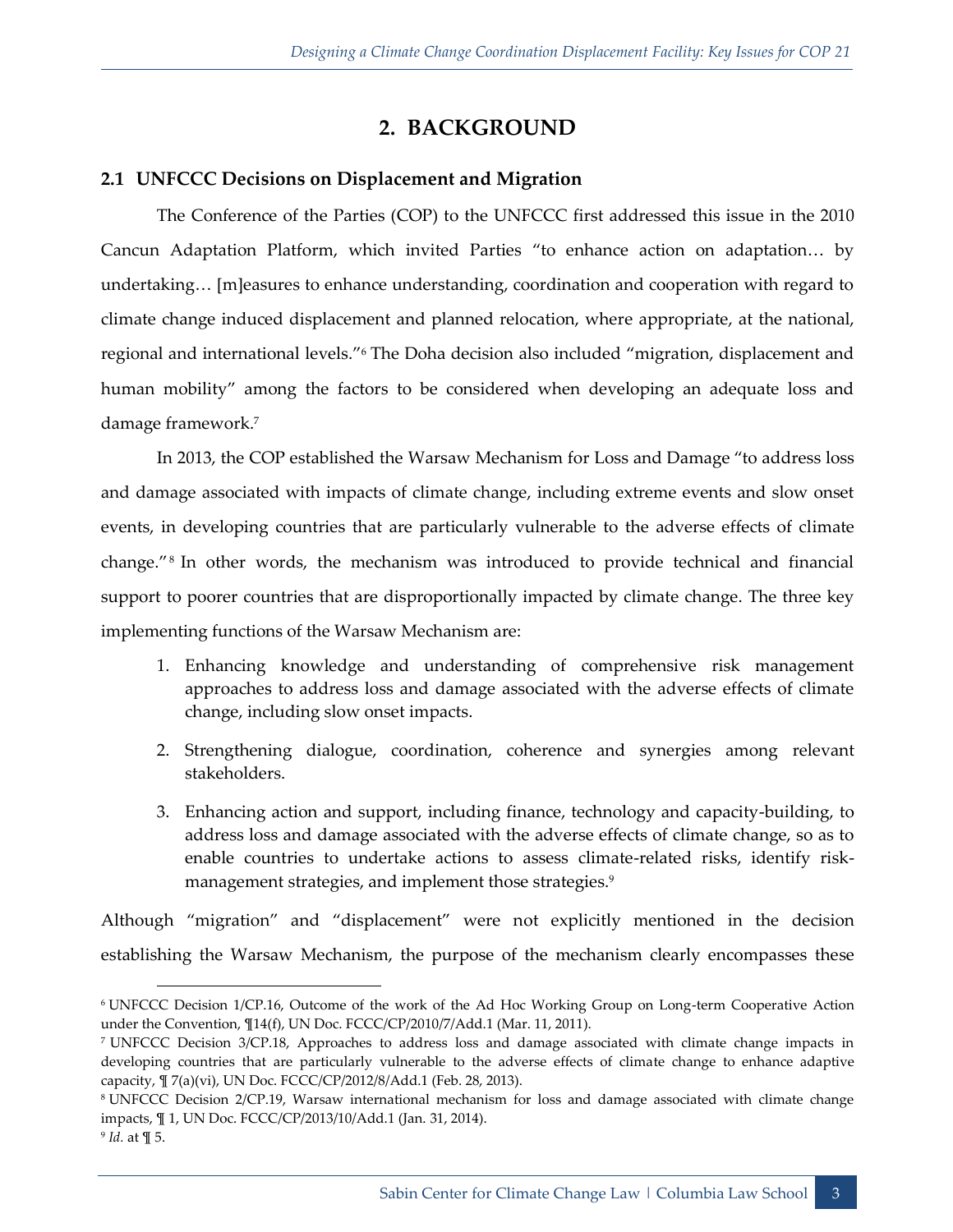topics. Notably, the Executive Committee for the mechanism included climate-induced displacement and migration among the issues to be addressed in its in two-year workplan. Specifically, Action Area 6 of the workplan is to "[e]nhance the understanding of and expertise on how the impacts of climate change are affecting patterns of migration, displacement and human mobility; and the application of such understanding and expertise."<sup>10</sup> The Executive Committee has not yet issued a report on the status of these activities.

#### **2.2 Draft UNFCCC Proposals for a Climate Change Displacement Coordination Facility**

The first draft of the UNFCCC negotiating text for COP 21, released in February 2015, included proposed language calling for the creation of a "climate change displacement coordination facility" that "(i) provides support for emergency relief, (ii) assists in providing organized migration and planned relocation, and (iii) undertakes compensation measures" for persons displaced by climate change.<sup>11</sup> It also included other options that did not include any mention of this facility, or even of loss and damage.

On September 4, the Ad Hoc Working Group on the Durban Platform for Enhanced Action released a Working Document on Adaptation and Loss and Damage that includes two options for loss and damage in the Paris Agreement, which will form the basis for negotiations from here on out.<sup>12</sup> In one, the COP recognizes the importance of loss and damage and affirms its commitment to continuing to implement the Warsaw Mechanism. In the other, a new mechanism takes over the Warsaw Mechanism with the mandate to operationalize its institutions, including the climate change displacement coordination facility. There is also a third option that focuses exclusively on adaptation, and does not mention displacement.

-

<sup>10</sup> *Initial two-year workplan of the Executive Committee of the Warsaw International Mechanism for Loss and Damage*, http://unfccc.int/adaptation/workstreams/loss\_and\_damage/items/8805.php (last visited Sept. 15, 2015) (approved by UNFCC Decision 2/COP.20). Some of the specific activities within this action area include: inviting relevant organizations and experts to provide scientific information on projected migration and displacement patterns, inviting UN organizations, expert bodies, and relevant initiatives to collaborate with the Executive Committee to distill relevant information, lessons learned, and good practices from their activities, and identifying follow-up actions, as appropriate. These activities are scheduled to take place over a two-year period from January 2015 – December 2016.

<sup>11</sup> Negotiating Text, Ad Hoc Working Group on the Durban Platform for Enhanced Action, Option 1, ¶ 70.3(a), UN Doc. FCCC/ADP/2015/1, at 32 (Feb. 25, 2015), *available at* http://unfccc.int/resource/docs/2015/adp2/eng/01.pdf. *See also id.,*  Option III, ¶¶ 75-76, at 33.

<sup>12</sup> Working Document, Section E – Adaptation to Loss and Damage, Ad Hoc Working Group on the Durban Platform for Enhanced Action, Second session, part ten, Aug. 31 – Sept. 4, 2015, Bonn, Germany (2015), *available at* http://unfccc.int/files/bodies/awg/application/pdf/adp2-10\_e\_04sep2015t1900\_wds.pdf.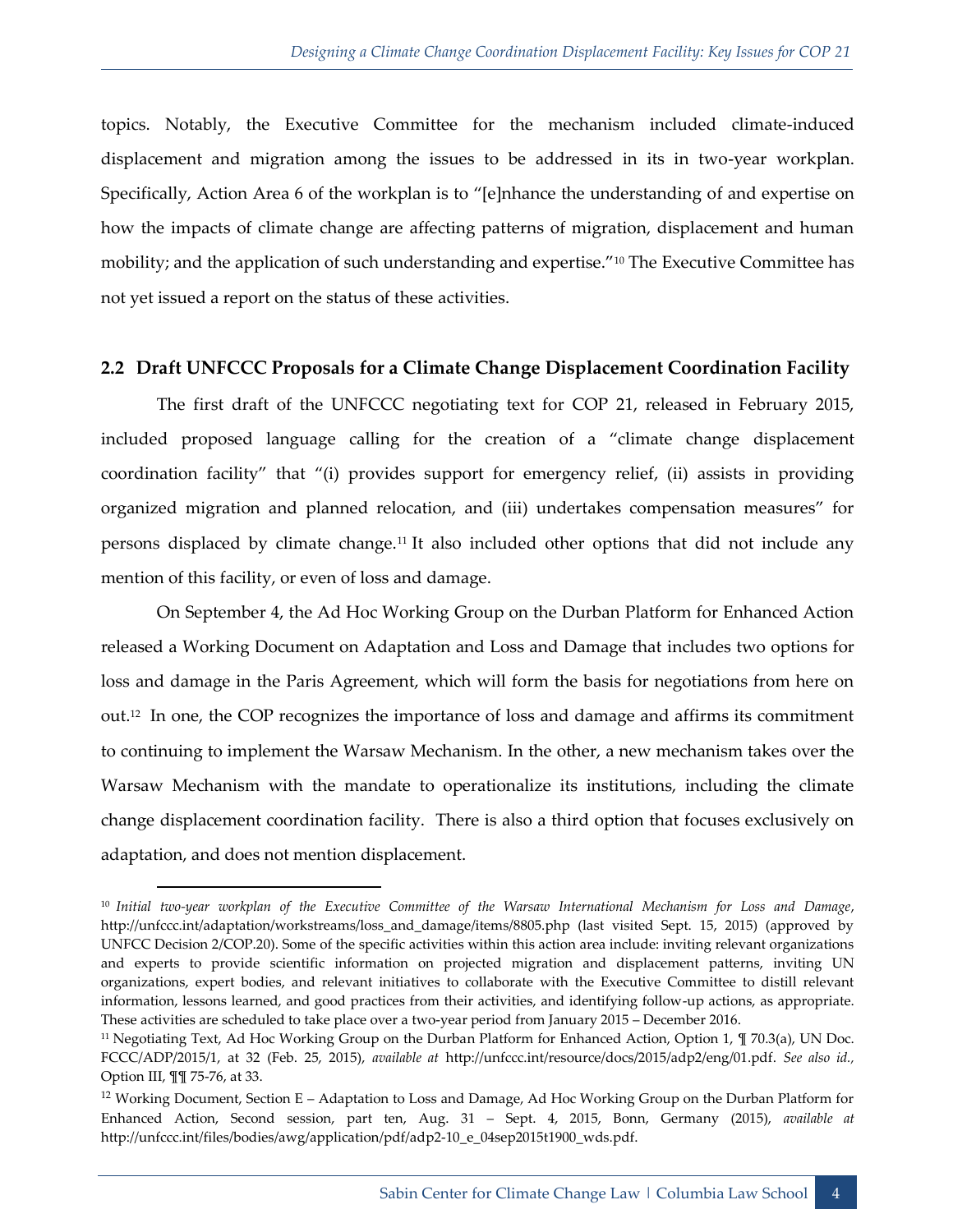**Option 1: A New Loss and Damage Mechanism –** Under this option, the COP would establish a new "international mechanism to address loss and damage" that would "draw upon, further develop and elaborate upon the work of the Warsaw International Mechanism."<sup>13</sup> The proposed mechanism would be "subject to the authority and guidance" of a governing body.<sup>14</sup>

This option includes two textual proposals calling for the creation of a "climate change displacement coordination facility." One of these proposals would call upon the governing body of the new mechanism to: "establish a climate change displacement coordination facility to help to coordinate efforts to address the displacement of people as a result of the extreme impacts of climate change."<sup>15</sup> The other proposal directs the COP to take direct action on this issue:

"The Conference of Parties shall develop interim modalities and procedures for the operation a climate change displacement coordination facility and which shall:

(a) Assist in developing arrangements for emergency relief;

(b) Assist in providing organized migration and planned relocation."<sup>16</sup>

The document also states that, "[i]n response to a request made by a Party, the G77 and China will provide a working description of the proposed displacement coordination facility before the ADP session in October, which will allow all Parties to further enhance their understanding of this important [proposal].17"

**Option 2: Continued Implementation of the Warsaw Mechanism –** This option calls upon the Executive Committee of the Warsaw Mechanism on Loss and Damage to take the lead in coordinating climate displacement rather than establishing a "displacement coordination facility":

"[The COP] Further requests the Executive Committee [of the Warsaw Mechanism] to complement, draw upon the work of and involve, as appropriate, existing bodies and expert groups under the Convention, as well as that of relevant organizations and expert bodies outside the Convention, to enhance understanding, coordination and cooperation with regard to displacement, migration and planned relocation in the context of climate change, where appropriate, at the national, regional and international levels."<sup>18</sup>

As noted above, the Executive Committee has already begun to address this issue in Action Area 6 of its initial 2-year work plan.

- <sup>15</sup> *Id.* at 5, ¶ 44 bis.
- <sup>16</sup> *Id.* at 5, ¶ 4.
- <sup>17</sup> *Id.* at 3.
- <sup>18</sup> *Id.* at 6.

<sup>-</sup><sup>13</sup> *Id.* at 4, ¶ 41-43.

<sup>14</sup> *Id.* at 4, ¶ 44.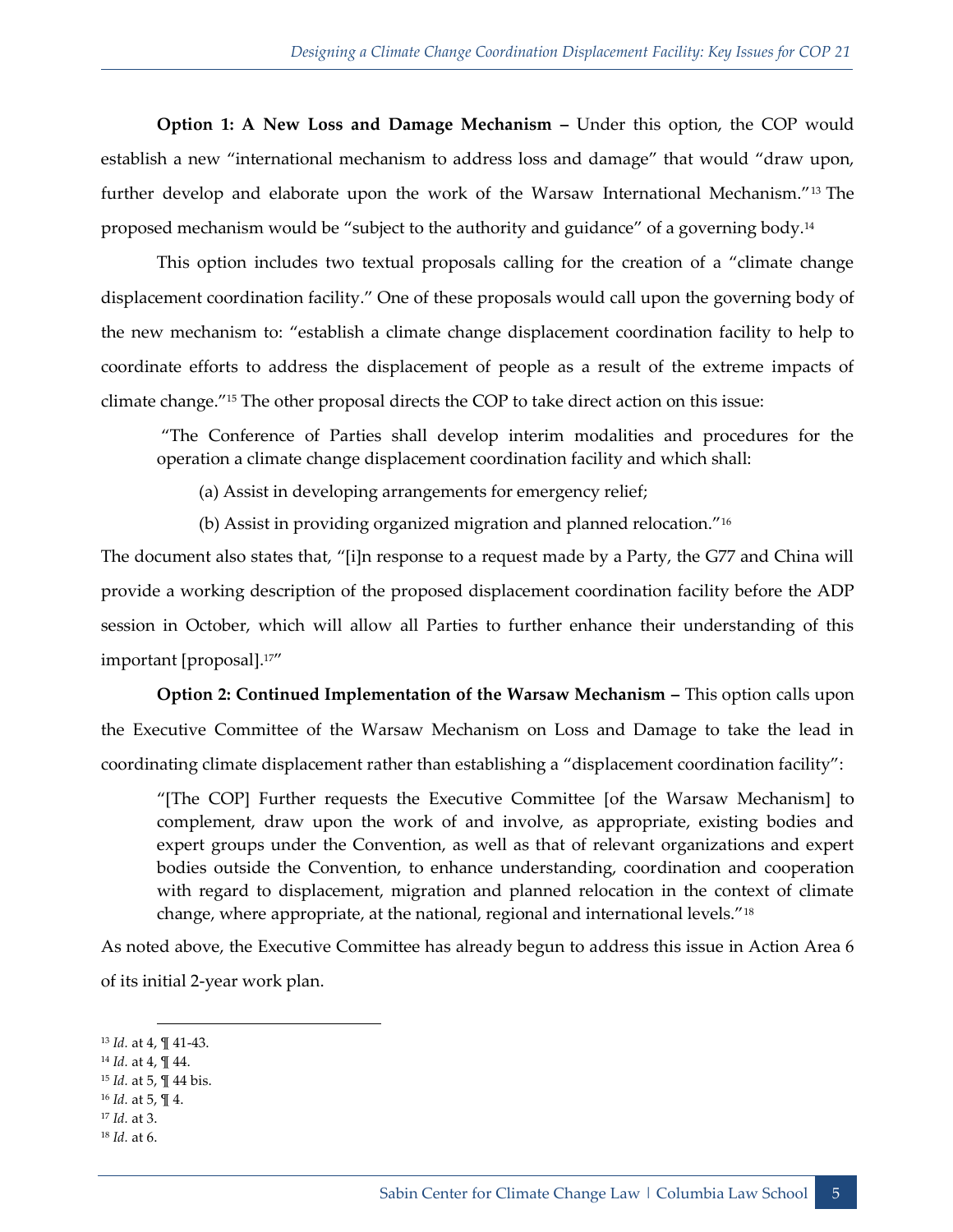Notably, the reference to "compensation measures" included in the original draft negotiating text has been removed and is not included in any of the options now on the table. And importantly, the proposed text does not specify exactly what such a facility would entail and how it would provide assistance for emergency relief, organized migration, and planned relocation.

#### **2.3 Relationship with Other UN Agencies, International Organizations, and Initiatives**

There are other UN agencies and international organizations with mandates and activities that encompass some aspects of climate change-induced displacement and migration. The most notable actors are the UN High Commissioner for Refugees (UNHCR) (which assists refugees, internally displaced persons, and stateless persons) and the International Organization for Migration (IOM) (which is dedicated to promoting humane and orderly migration). In 2014, the UNHCR, the IOM, the United Nations University Institute for Environment and Human Security (UNU-EHS), Refugees International, and the Norwegian Refugee Council (NRC) formed an Advisory Group on Climate Change and Human Mobility. The Advisory Group provides recommendations on how to address displacement and migration within the UNFCCC. 19

The Nansen Initiative has also been working on a protection agenda for cross-border displacement in the context of disasters and climate change.<sup>20</sup> While the Nansen Initiative operates outside of the UN framework, as a "bottom-up, state-led consultative process with multistakeholder involvement," there is significant overlap between the goals of this project and the mandates of UN agencies respecting refugees, migration, human rights, and climate change.<sup>21</sup> As noted below, the relationship between the climate change displacement facility and these existing bodies will be a critical question for both its design and its operations.

-

<sup>19</sup> *See, e.g., Human Mobility in the Context of Climate Change: Elements for the UNFCCC Paris Agreement* (March 2015), *available at* http://www.unhcr.org/5550ab359.html; *Recommendations from the Advisory Group on Climate Change and Human Mobility COP 20 Lima, Peru* (March 2015), available at http://www.unhcr.org/54942d8e9.html; *Joint Submission on Activities for the Nairobi Work Programme* (August 2014), *available at* http://www.unhcr.org/542e63739.html; *Joint submission to the United Nations Convention on Climate Change (UNFCCC) on National Adaptation Plans (NAPs)* (July 30, 2014), *available at*  http://www.unhcr.org/542e95c29.html; *Joint submission to the Excom of the Warsaw International Mechanism for Loss and Damage associated with Climate Change on the Excom's draft initial two-year workplan for the implementation of the functions of the Mechanism, in accordance with paragraph 5 of Decision 2/CP.19* (July 1, 2014), *available at*  http://www.unhcr.org/542e94e69.html; *Contribution and Potential Elements Related to Human Mobility in the Context of a Warsaw COP 19 Decision on Loss and Damage* (Nov. 4, 2013), *available at* http://www.unhcr.org/542e64d89.html.

<sup>20</sup> Nansen Initiative, https://www.nanseninitiative.org (last visited Sept. 14, 2015).

<sup>21</sup> Nansen Initiative, *About Us,* https://www.nanseninitiative.org/secretariat/ (last visited Sept. 14, 2015).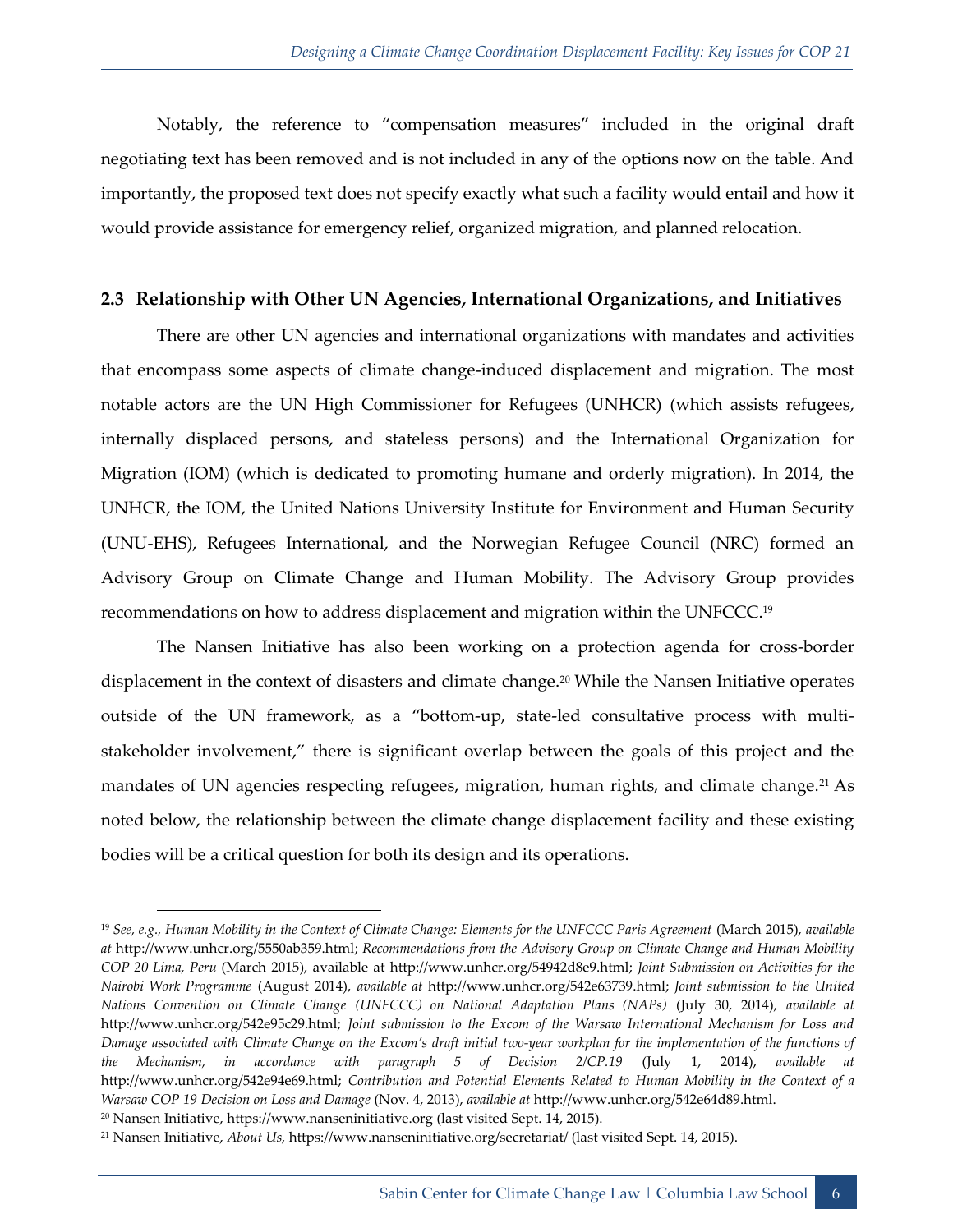#### **3. KEY QUESTIONS**

<span id="page-8-0"></span>There are a number of critical questions relating to the initial design and governance of the proposed displacement coordination facility. The answer to these questions will determine the nature and scope of the facility's mandate and what functions the facility could fulfill. Key questions include:

**Situation within UNFCCC Architecture –** The issue of climate change displacement has been consistently treated within the framework of loss and damage. Should this be the case? Would it be more accurate to characterize this facility as part of the adaptation framework? This decision could influence political support for the facility as well as the availability of funding (e.g., whether the facility could draw from the UNFCCC adaptation fund).

**Financing –** Will the funds for this facility come from new sources or existing climate funds? How many resources will be allocated to the facility, and how will this shape its activities?

**Governance Structure –** Who will govern the facility? This relates to the question of where it is situated within the UNFCCC architecture—e.g., if the facility is implemented as part of the Warsaw Mechanism, then the existing Executive Committee for that mechanism could be the primary governing entity. As noted above, an alternate proposal would be to establish a separate governing body for the facility.

**Accountability and Authority –** To whom will the facility be accountable? And what would be required for the facility to take action? These questions bear on the possible functions of the facility—e.g., will the facility be limited to a research, ministerial or advisory role? Will the governing body of the facility have authority to make decisions about the allocation of funds and/or other issues?

**Scope of Displacement and Mobility Considerations –** The existing proposals specify that the facility will: (i) "help to coordinate efforts to address the displacement of people as a result of the extreme impacts of climate change," or (ii) "assist in developing arrangements for emergency relief" and "providing organized migration and planned relocation." This language raises questions about the scope of displacement and mobility considerations to be addressed through the facility. For example, will the *prevention* of displacement fall within the scope of the facility's mandate and activities? And will the facility provide support for "voluntary" or adaptive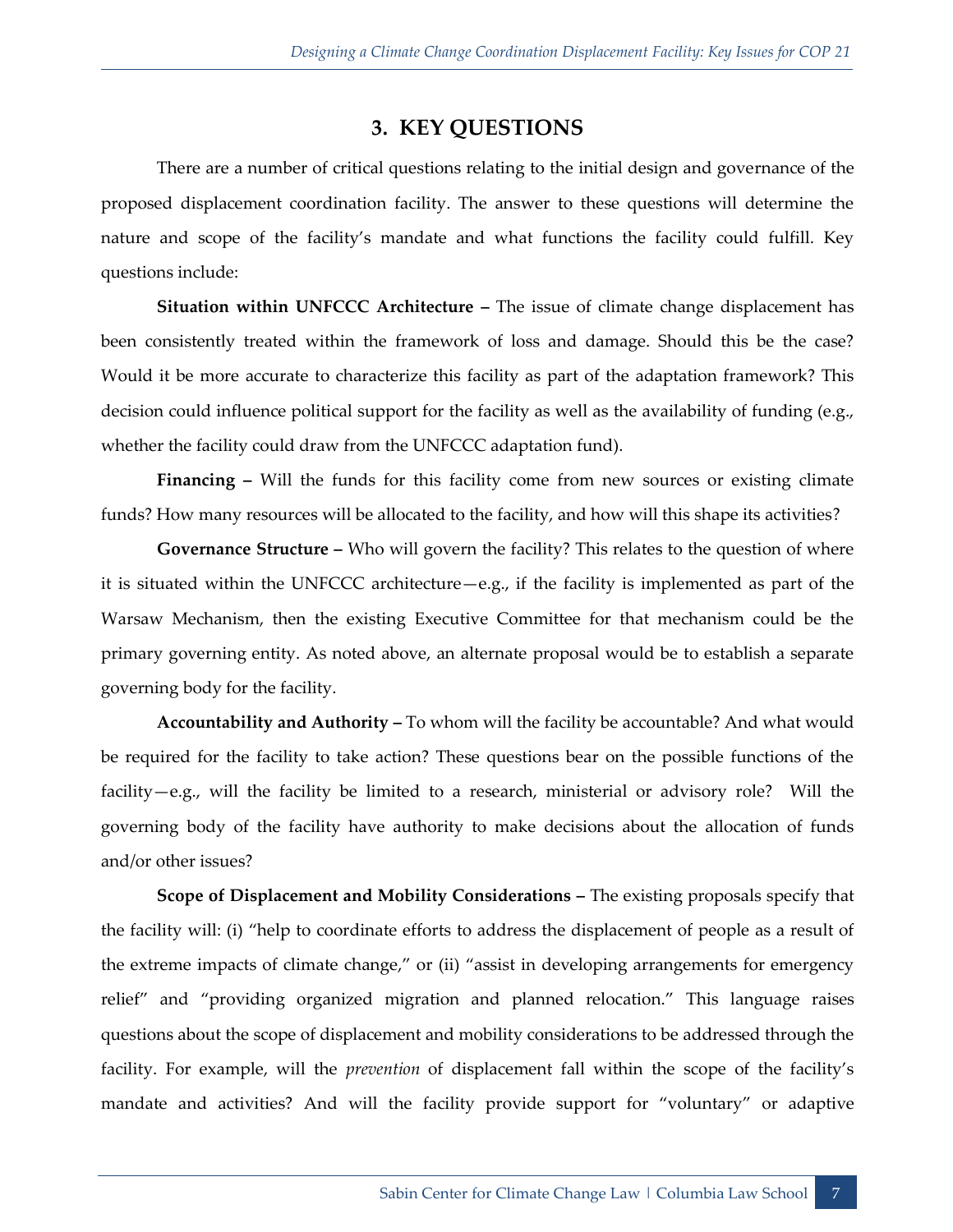migration? <sup>22</sup> Or will it focus exclusively on addressing situations where persons are forcibly displaced from their homes by an immediate threat to their lives and safety?

**Compensation –** Will the facility serve a compensatory function? The original draft negotiating text included a provision on compensation for displaced persons, but this was dropped from the latest version. If compensation is included among the facility's activities, would this entail compensation to individuals or countries? Where would the funds come from, and how would they be allocated?

**Relationship with other UN agencies and International Organizations –** As noted above there are a number of entities already mandated to address issues of internal displacement and international migration. How will this facility interact with, complement and/or build upon the efforts of other UN agencies and international organizations that deal with refugees, migration, human rights, environmental degradation, labor, and other related topics? How will the UN Refugee Agency or the International Organization for Migration be involved in the development and implementation of the facility?<sup>23</sup>

#### **4. POTENTIAL FUNCTIONS**

<span id="page-9-0"></span>In this section, we identify and outline a number of key functions the facility might serve, either independently or in coordination with other international agencies and organizations.

#### <span id="page-9-1"></span>**4.1 Funding Mechanism**

One possible function of the displacement coordination facility would be to serve as a funding mechanism for activities aimed at preventing or managing climate change-induced displacement and migration. Some examples of activities that could be funded through the facility include measures to prevent displacement, to assist displaced persons during their journey, or to provide permanent housing and resettlement opportunities. As an example of this last point, the

 $^{22}$  The use of the term voluntary in this context is somewhat misleading—if climate change has an adverse impact on livelihoods, and this causes people to migrate in search of better opportunities, such migration is not entirely voluntarily. Similarly, if people leave their coastal homes to avoid the dangers of sea level rise and more intense coastal storms, but before they are forcibly displaced by these phenomena, this migration is not entirely voluntary. Rather, it makes sense to think of this as "adaptive" migration, which reduces the risk that people will be forcibly displaced by a more immediate threat to their safety and well-being.

 $23$  A related question would be whether and how the facility would build upon the efforts of the Nansen Initiative, which is working on a framework for addressing climate change-induced displacement outside of the context of the UNFCCC.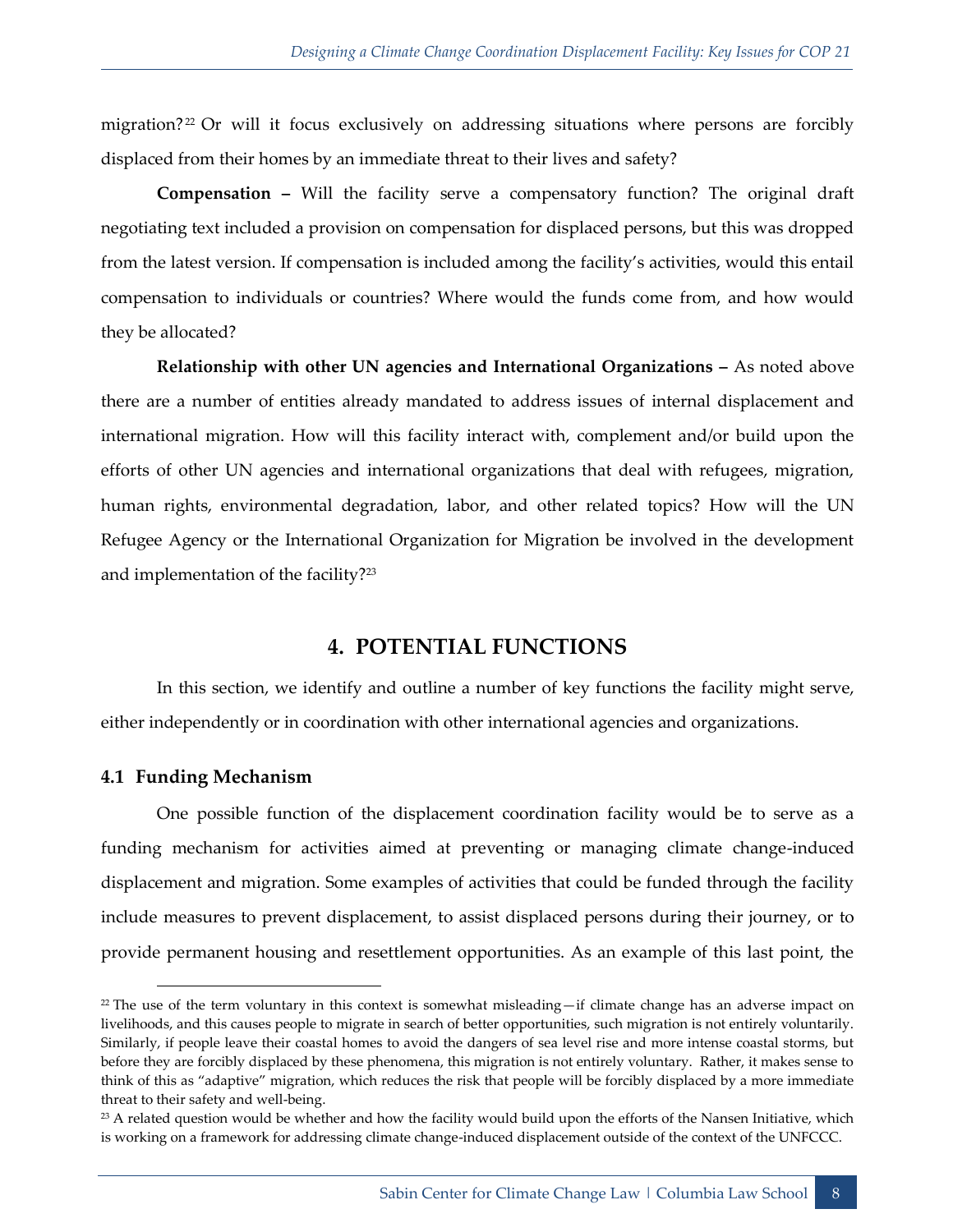facility could pay countries to accept migrants—e.g., low-income countries that are accepting more than their fair share of displaced persons, taking into account their historical GHG emissions.

If the facility is used to distribute funds, it will be important to define its relationship with other existing funds, including the Global Environment Facility (GEF), the Green Climate Fund (GCF), the Special Climate Change Fund (SCCF), the Least Developed Countries Fund (LDCF), and the Adaptation Fund (AF).

It will also be important to determine *who* will make decisions about how funds are dispersed through the facility, and what criteria will be used to determine which activities are funded. If the facility is also tasked with a "standard setting" role like that described below, then the governing body of the facility could potentially develop a set of criteria for making funding decisions. The facility could be entrusted with developing and implementing such criteria on its own, or it could propose those criteria to the Warsaw Mechanism Executive Committee or even to the COP for ratification.

#### <span id="page-10-0"></span>**4.2 Technical Assistance**

#### **4.2.1 Data Collection and Assessment**

The Advisory Group on Climate Change and Human Mobility has recommended that one function of the displacement coordination facility should be to "assess[ ] the risk of climate changerelated forced internal and cross-border displacement."<sup>24</sup> This would entail collecting data on existing patterns of climate-induced displacement and making predictions about future displacement scenarios under different climate change trajectories. The facility could also assess possible responses (i.e., options for preventing and managing displacement and migration), and collect information that would help countries implement those responses. Some examples of possible data collection and assessment goals include:

- Identifying and collecting research on attribution of migration to climate change and developing criteria and decision-making tools for individual cases.
- Identifying and collecting research on adaptation measures that may protect against climate-induced displacement, and developing best practices.

<sup>24</sup> Advisory Group on Climate Change and Human Mobility, *Human Mobility in the Context of Climate Change: Elements for the UNFCCC Paris Agreement* 3 (March 2015), *available at* http://www.unhcr.org/5550ab359.html.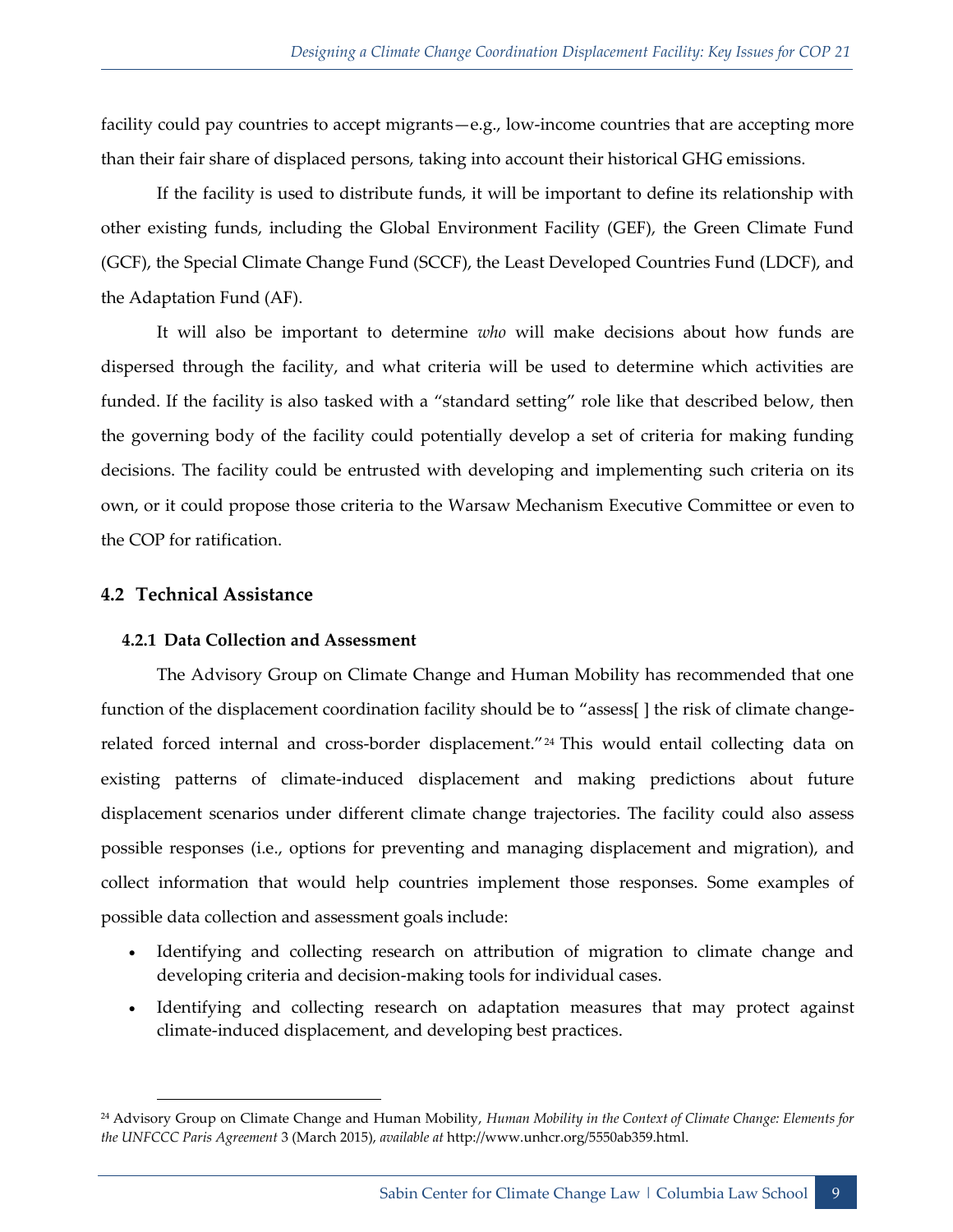- Identifying and collecting research on processing claims for asylum or refugee status, and developing best practices.
- Identifying where climate-induced displacement is already occurring, and where it is likely to occur in the future.
- Identifying places that are suitable for relocation, perhaps due to geography, employment opportunities, cultural factors, and other considerations.
- Examining the costs of relocation as compared with mitigation or other adaptation strategies.

If the facility lacks the resources that are needed to gather new data and conduct original research on these topics, it could still serve as a clearinghouse for information and publish summary reports.

To support the research efforts outlined above, the facility could introduce a system for monitoring and tracking climate-induced displacement. There is a critical need for global monitoring in this context. The Internal Disaster Placement Monitoring Centre (IDMC) monitors internal displacement induced by sudden-onset disasters, such as storms and earthquakes, and the UNHCR monitors worldwide displacement from wars, conflict, and persecution. But there is no system to monitor and track the number of people who are currently displaced by other environmental and climate-related phenomena. A tracking system could also be used to ensure that displaced persons have a safe and expedient trip to their final destinations. Such a system would require a considerable allocation of resources to the facility.

#### **4.2.2 Direct Assistance to National Governments and Other Entities**

The facility could provide direct technical assistance to national governments (and perhaps other entities) to help with the design and implementation of programs to prevent displacement and administer resettlement programs. Some vulnerable countries have already begun to incorporate considerations related to human mobility, migration and displacement into their National Adaptation Plans of Action (NAPAs).<sup>25</sup> Several of these NAPAs included proposals for

<sup>25</sup> *See, e.g.,* Chad (Feb. 2010), http://unfccc.int/resource/docs/napa/tcd01.pdf (proposed NAPA Project #6 was intended to augment the availability of feed for livestock in pastoral areas to reduce the need for seasonal or permanent migration by livestock farmers, which is increasing due to climate change); Maldives (March 2008), http://unfccc.int/resource/docs/napa/mdv01.pdf (Proposed NAPA Project #1 included a program to resettle communities from smaller, more vulnerable islands to larger, better protected ones, and Project #2 included the development of coastal protection measures to protect communities from sea level rise and coastal impacts); Mali (December 2007), http://unfccc.int/resource/docs/napa/mli01f.pdf (proposed NAPA project #4 was to develop fish farming in ponds and floating cages, with one goal being to "reduce migration" for people in the fishing industry); Mozambique (July 2008), http://unfccc.int/resource/docs/napa/moz01.pdf (NAPA project #1 included the resettlement of crowded populations from flood and cyclone prone areas); Vanuatu (December 2007), http://unfccc.int/resource/docs/napa/vut01.pdf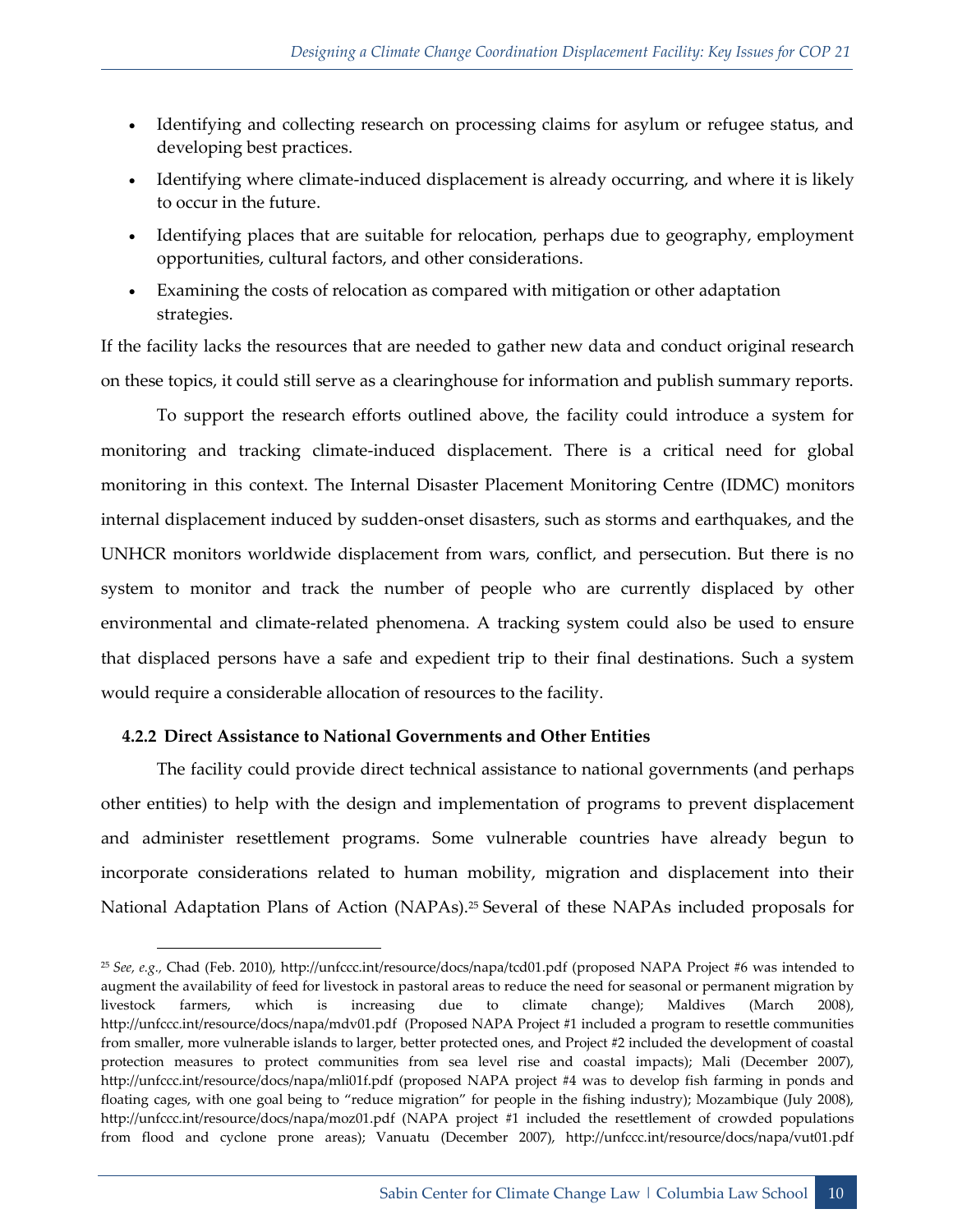resettlement projects, without providing any detail on how exactly those projects would proceed (e.g., how communities would be selected for resettlement and where they would be resettled, or the extent to which these communities would be consulted on these projects and whether their consent would be required prior to resettlement). <sup>26</sup> Other projects are focused on avoiding displacement through in-situ adaptation.

Thus, one priority for the climate change displacement coordination facility could be to provide guidance, technical assistance, and perhaps even financial assistance for NAPA projects or other programs aimed at avoiding and managing displacement (either through in-situ adaptation or internal resettlement programs). The facility could administer this assistance in a way that would facilitate national goals while also ensuring that national governments do not violate the human rights of persons when administering such programs.

The facility could also provide technical assistance to other entities that conduct similar projects, such as humanitarian groups that work in vulnerable countries, or sub-national actors (including communities and local or regional governments). This approach would be particularly useful in countries where national governments lack the capacity or political will to represent and serve all of the communities that will be impacted by climate change.

#### **4.2.3 Matching Internationally Displaced Persons with Host Countries**

-

Many of the people displaced by climate change will be unable to resettle within their own countries, either because there is no remaining habitable land, or because of the combined pressures of environmental degradation, poverty, socioeconomic upheaval, political conflict, and other destabilizing forces. Countries have not begun to negotiate, let alone decide, where these people will be allowed to resettle.

Thus, another function of the displacement coordination facility could be to match internationally displaced persons with host countries. To accomplish this, the facility could: (i) rely on a tracking system to identify displaced persons, (ii) accept pledges from national governments that are willing to accept displaced persons into their territory, and (iii) implement a system for either assigning displaced persons to countries or allowing those displaced persons to choose their

<sup>(</sup>relocation of settlements and relevant infrastructure is included among adaptation options for various provinces, but did not make it to the final list of priority projects). <sup>26</sup> *Id.*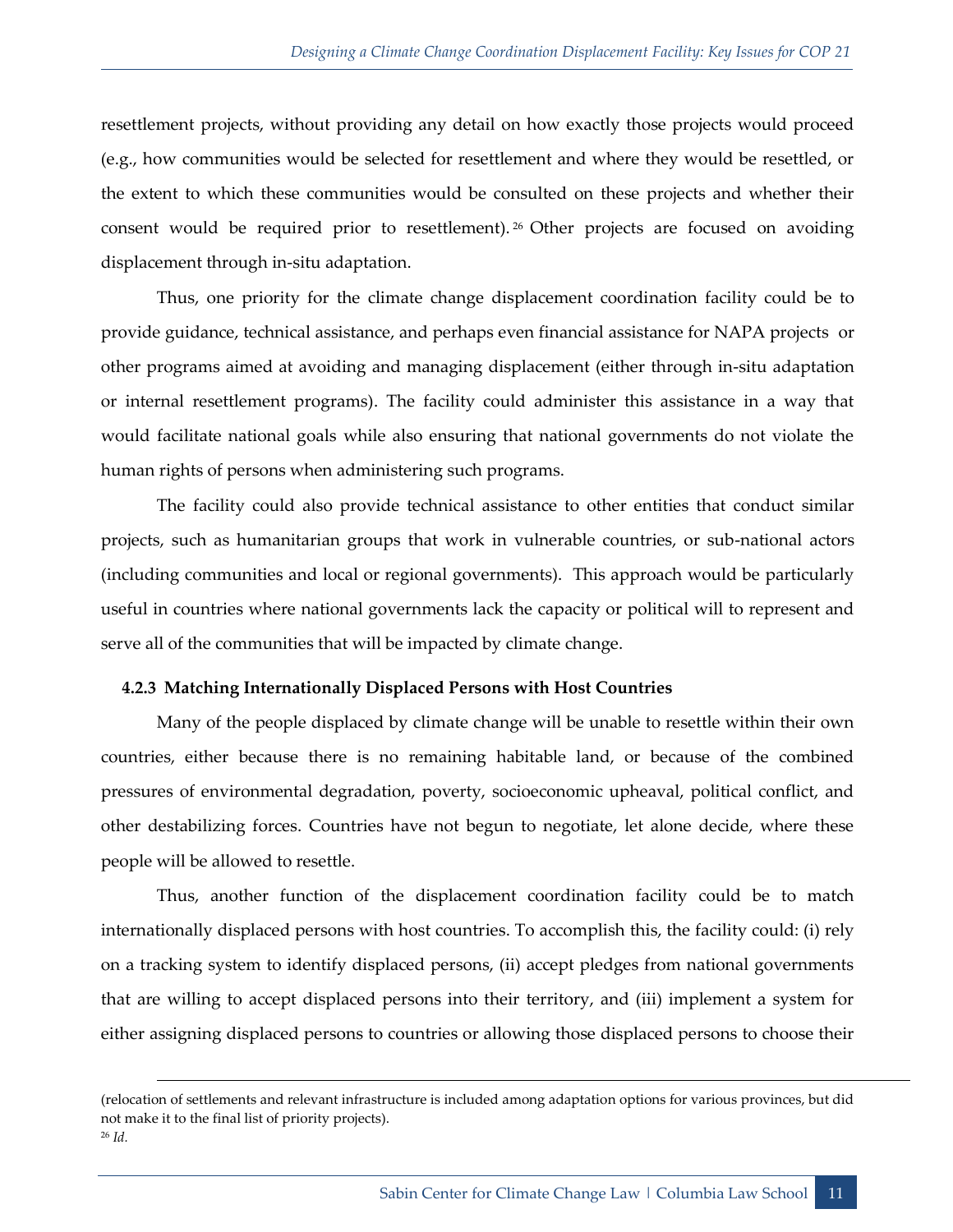destination. Preferably, displaced individuals and communities would retain some autonomy during this process—e.g., by selecting their preferred destination from a list of possible locations, or by participating in negotiations with prospective host countries.

As noted above, the facility could also play a role in identifying suitable locations for resettlement, using criteria such as geographic suitability, employment opportunities, and cultural considerations. Because the availability of jobs is a critical issue, it would make sense to coordinate with the International Labor Organization to identify potential relocation areas.

If the facility was authorized to conduct this work, it would be important to coordinate with the UNHCR and the IOM, both of which have mandates relating to the safe resettlement of persons across international borders. For example, the IOM and UNHCR work together to provide "resettlement assistance" for refugees—which involves identifying, interviewing, and submitting refugees to countries for resettlement.<sup>27</sup> The facility could work with these agencies to develop a similar framework for assisting persons who are displaced by climate change (since these individuals would not typically qualify as "refugees" within the UNHCR definition<sup>28</sup>).

#### <span id="page-13-0"></span>**4.3 Proposing Guidelines and Standards**

#### **4.3.1 Constitutive Document for the Displacement Coordination Facility**

The COP decision establishing the facility will most likely outline some of the broad issues that the facility should address. But it is unlikely that the COP decision will dive into significant detail about the displacement coordination facility, given the number of issues that will be addressed at Paris and the difficulty of reaching consensus on specific, technical aspects of how the facility will operate. Thus, it may be useful to have a separate constitutive document that more precisely defines the scope of the facility's mandate, functions, and activities.

One approach would be to determine who will govern the facility (e.g., the Executive Committee for the Warsaw Mechanism, or a dedicated governing body) and have that governing body draft a constitutive document and submit this to the COP for ratification. This would

<sup>27</sup> IOM, *Resettlement Assistance,* https://www.iom.int/resettlement-assistance (last visited Sept. 22, 2015).

 $28$  Convention Relating to the Status of Refugees, July 28, 1951, Art. 1(A)(2) (defining "refugee" as any person who "owing to well-founded fear of being persecuted for reasons of race, religion, nationality, membership of a particular social group or political opinion, is outside the country of his nationality [or formal habitual residence, if the person lacks a nationality] and is unable, or, owing to such fear, is unwilling to avail himself of the protection of the country").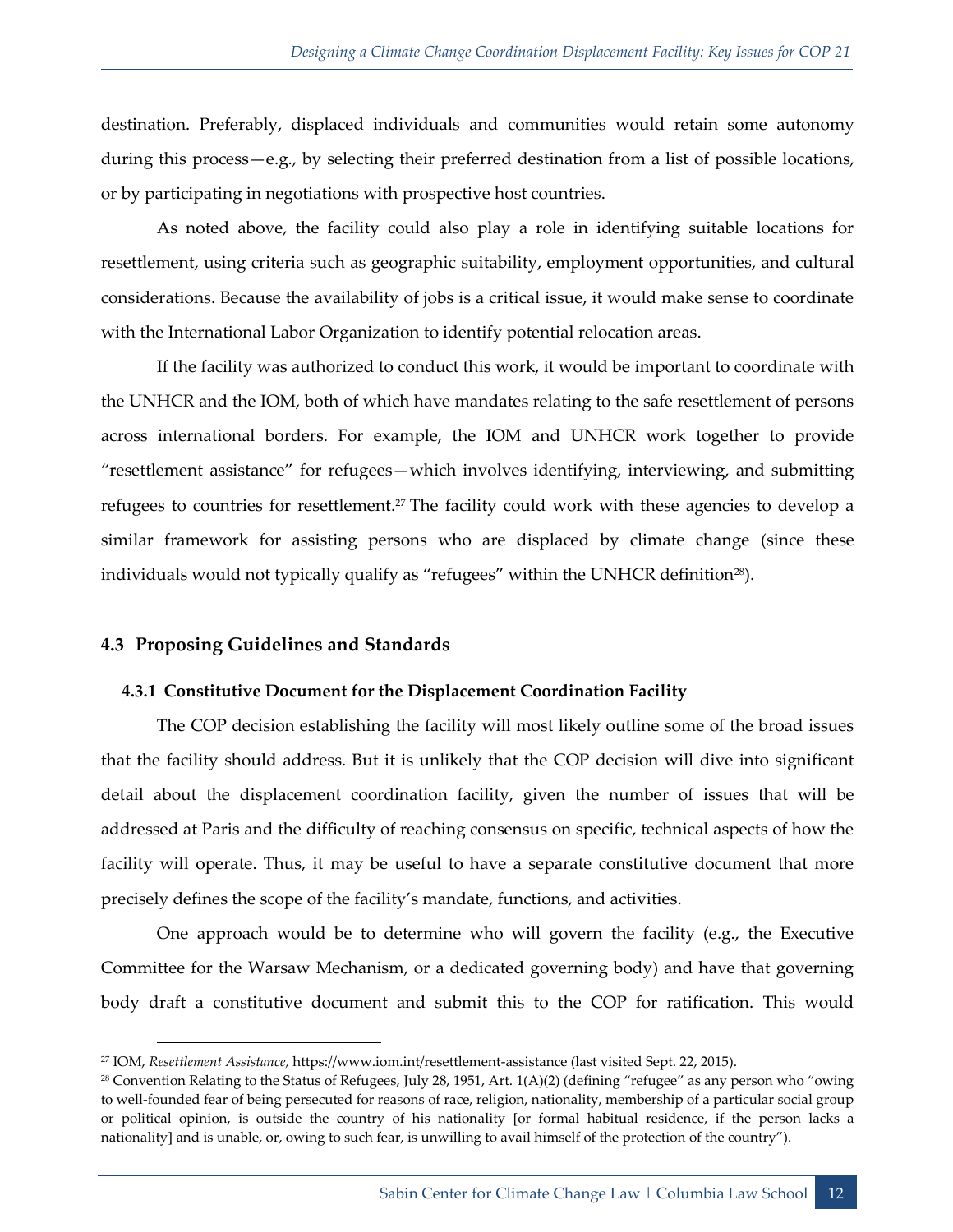probably be easier than having the COP develop a constitutive document through international negotiations. The document could be treated as an evolving document that would be amended over time to reflect new developments in this field.

Some of the key issues that could be addressed in this document would include: (i) whether the facility will be used as a mechanism to coordinate activities aimed at preventing forced displacement, as well as managing displacement and migration when they do occur; (ii) whether the facility will address the full scope of human mobility concerns associated with climate change (including "voluntary" or adaptive migration<sup>29</sup>); (iii) which functions the facility will fulfill with respect to these issues; and (iv) whether there will be requirements for public consultation or stakeholder engagement for persons who are displaced or at risk of displacement as a result of climate change.

#### **4.3.2 Guiding Principles for Managing Climate-Induced Displacement and Migration**

The governing body of the displacement coordination facility could develop a set of guiding principles for managing climate-induced displacement and migration, which could encompass considerations related to preventing and responding to displacement, assisting voluntary migration, and implementing planned relocation programs where necessary. The principles could target a variety of different entities—the UNFCCC, other UN agencies and international organizations, national and sub-national governments, and private actors. They could be proposed to the COP for formal ratification, or simply published as a set of non-binding recommendations. In any event, the drafters can draw upon existing UN documents and other proposals, including but not limited to:

• The Nansen Principles on Climate Change and Displacement<sup>30</sup>

-

The Peninsula Principles on Climate Displacement Within States<sup>31</sup>

 $29$  Although a distinction is sometimes drawn between "forced" displacement and "voluntary" migration, the use of the term voluntary in this context is somewhat misleading—if climate change has an adverse impact on livelihoods, and this causes people to migrate in search of better opportunities, such migration is not entirely voluntarily. Similarly, if people leave their coastal homes to avoid the dangers of sea level rise and more intense coastal storms, but before they are forcibly displaced by these phenomena, this migration is not entirely voluntary. Rather, it makes sense to think of this as "adaptive" migration, which reduces the risk that people will be forcibly displaced by a more immediate threat to their safety and well-being.

<sup>30</sup> *The Nansen Conference: Climate Change and Displacement in the 21st Century*, Oslo, Norway, June 5-7 (2011), *available at*  http://www.unhcr.org/4ea969729.pdf.

<sup>31</sup> Displacement Solutions, *Peninsula Principles on Climate Displacement within States* (Aug. 19, 2015), *available at* http://displacementsolutions.org/peninsula-principles/.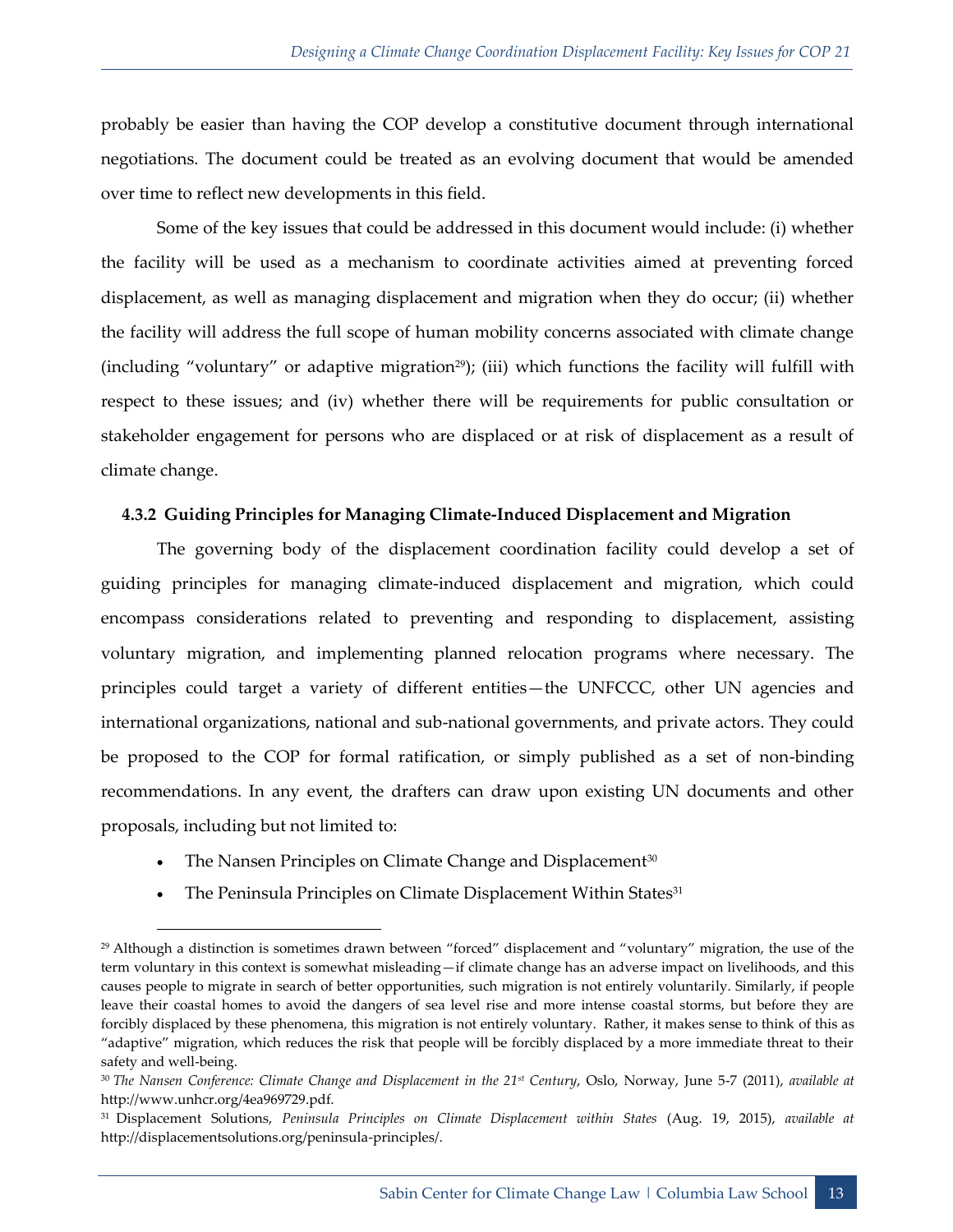$\bullet$  The UN Guiding Principles on Internal Displacement<sup>32</sup>

• Recommendations from the Advisory Group on Climate Change and Human Mobility<sup>33</sup> Professor Katrina Wyman has also proposed a set of guiding principles for a "realistic" approach to managing climate change-induced displacement, which integrate many of the considerations highlighted in the documents above with pragmatic concerns about what is politically and technically feasible.<sup>34</sup>

One key goal of the principles should be to ensure that national governments and other actors address respect and protect human rights when addressing climate-induced displacement and migration. For example, the principles could specify that relevant decisions and activities should be conducted in close consultation with communities that are displaced or at risk of displacement. The principles could also prioritize the prevention of displacement through mitigation and adaptation, and could specify that planned relocations should be treated as a last resort and should be conducted with the consent of the affected community.<sup>35</sup>

#### **4.3.3 Standards for Internal and International Climate Migration**

The facility could propose specific terminology and standards for managing both internal and international climate-induced displacement. These would differ from the guiding principles noted above, insofar as they would relate to specific, technical determinations about the status of displaced persons and procedures for transportation, accommodation, and resettlement.

Such standards could be used to provide a common language and uniform system for managing movement within countries and across borders, and to make decisions about the allocation of technical or financial assistance. They could also be used to protect the rights, safety, and well-being of displaced persons. The facility could also assess the performance of various

<sup>32</sup> UN Office for the Coordination of Humanitarian Affairs, *Guiding Principles on Internal Displacement* (Sept. 2014), *available at* http://www.brookings.edu/~/media/Projects/idp/GPEnglish.pdf.

<sup>33</sup> Advisory Group on Climate Change and Human Mobility, *Human Mobility in the Context of Climate Change: Elements for the UNFCCC Paris Agreement* (March 2015), *available at* http://www.unhcr.org/5550ab359.html.

<sup>34</sup> Katrina Wyman, *Sinking Islands? Formulating a Realistic Solution to Climate Change Displacement,*87 N.Y.U. L. REV. 1172 (2012).

<sup>&</sup>lt;sup>35</sup> These principles are cited in many of the documents noted above, and are intended to protect the rights of communities and individuals against forced resettlement when such resettlement is not absolutely necessary. There could be exceptional circumstances warranting a different approach, such as when an affected community expresses interest in a more proactive resettlement program, or when affected persons refuse to move even when their lives are in immediate jeopardy. To accommodate such circumstances, the guiding principles could also recognize that migration can serve an adaptive purpose and that it makes sense to support communities and invidiously who wish to migrate before they are forcibly displaced from their homes.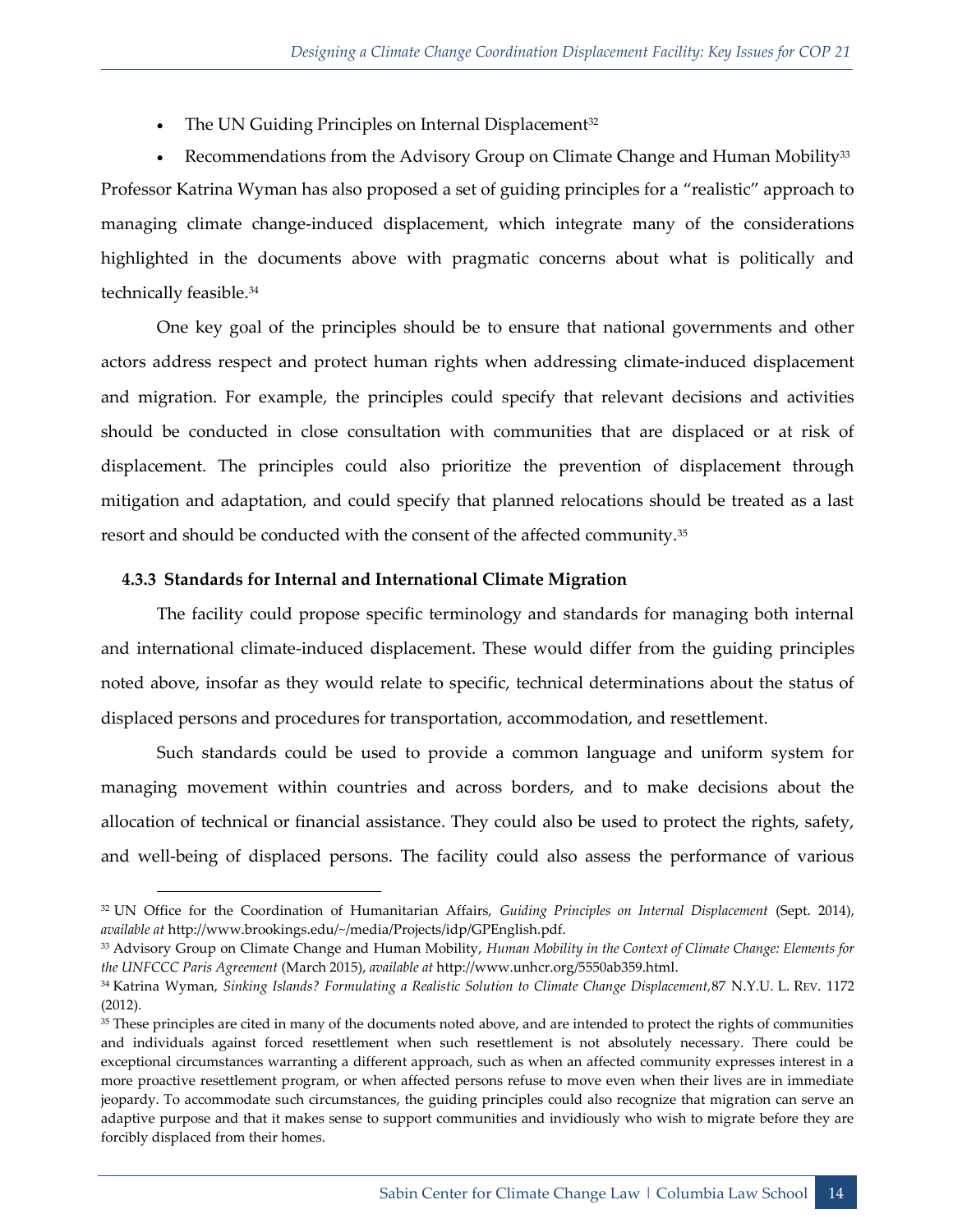actors with respect to these standards, informally for informational purposes and formally if and when they are adopted by the COP. Some examples of possible standards include:

- **Climate Displacement Status**  How can we define those persons who have been displaced (or are at risk of displacement) due to climate change impacts, such that they would be eligible for relocation assistance or other benefits administered by the facility? Would this definition exclude those persons who migrate as a result of climate change, but are not forcibly displaced? How is the line drawn between voluntary migration and forced displacement?
- **Temporary Accommodations**  What are the requirements for temporary accommodations (in other words, climate "refugee" camps)? How long can a person be kept in a temporary camp, and what provisions must be made available to those persons?
- **Internal Resettlement** What procedures should countries follow when addressing displacement within their own borders?
- **Treatment in Recipient Nations** What procedures should countries follow when receiving displaced persons from other countries?

The facility could also assess the performance of various actors with respect to these standards, informally for informational purposes and formally if and when they are adopted by the COP.

If the facility does propose standards, it can refer to existing standards and frameworks from IOM and UNHCR for international migrants and refugees. For example, the UNHCR has developed an extensive set of indicators and standards for the resettlement of refugees in host countries. <sup>36</sup>

#### **4.3.4 National Obligations to Assist Displaced Persons**

-

The facility could be used to define specific national obligations with respect to climateinduced displacement and, in particular, the provision of financial support and relocation opportunities for displaced persons. While it is unlikely that the facility would be given authority to actually impose obligations on member states, it could nonetheless propose standards for negotiation within the COP (or simply propose non-binding standards).

One approach would be to establish targets for accepting displaced persons that correspond with the historical GHG contribution of each country. Such targets could also account for other factors, such as the physical and financial capacity of the country to accept displaced persons; its own internal climate-induced migration; the number of persons who are displaced for reasons

<sup>36</sup> *See, e.g.,* UNHCR, *Practical Guide to the Systematic Use of Standards & Indicators in UNHCR Operations* (2nd ed., Feb. 2006).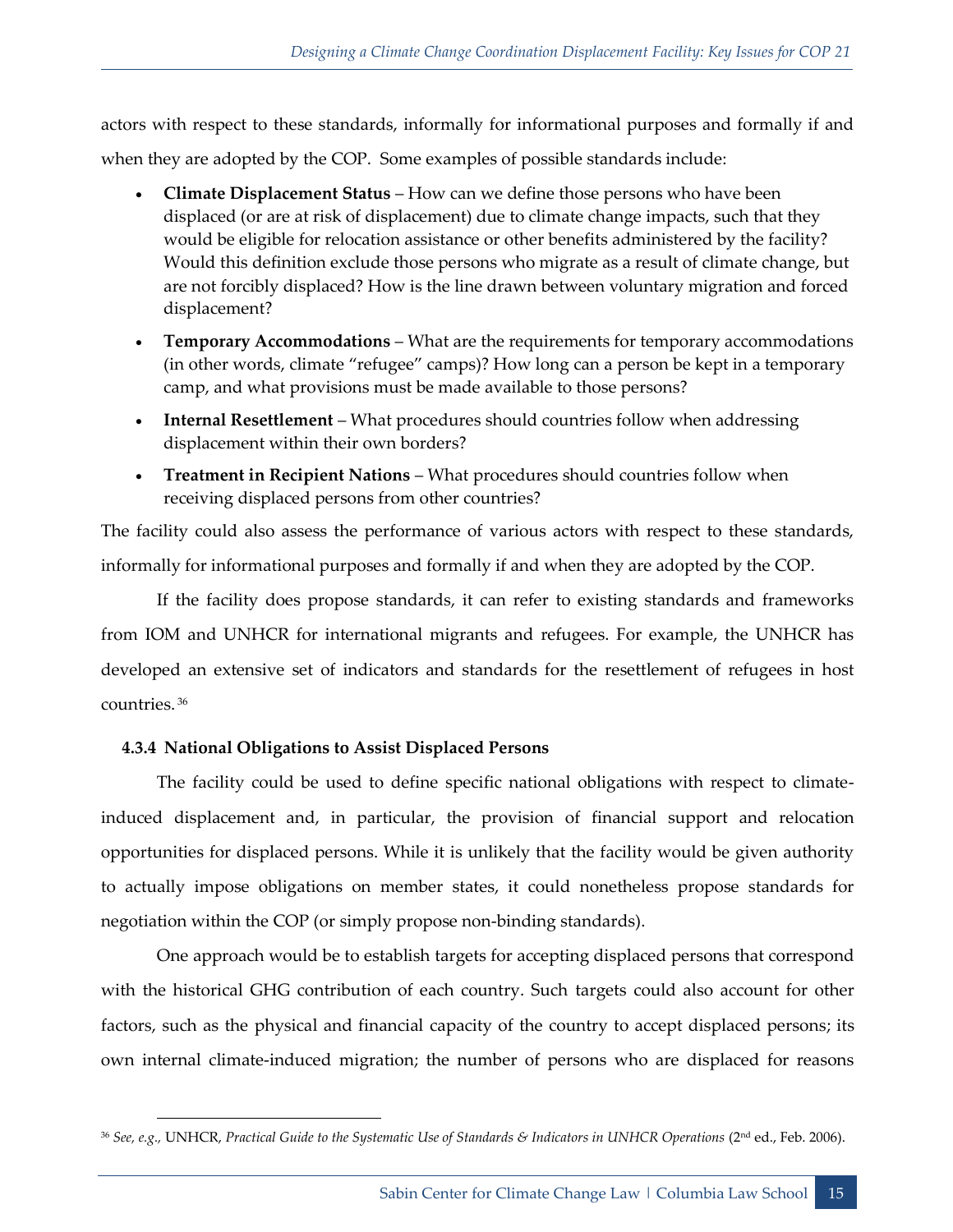other than climate change that it has accepted; states' labor shortages or surpluses; and the extent to which the country is investing in climate change mitigation. The targets could be accompanied by a financial obligation, or countries could be allowed to "pay off" some or all of their quotas by providing financial assistance through the facility. Even if such targets or similar expectations were not formally adopted by the COP as legally binding standards, they could be used to assess country performance in a public forum (e.g., the facility could publish a report evaluating whether countries are meeting these voluntary targets).

Another approach would be to define national obligations that are more qualitative (e.g., requirements for countries to act in "good faith" or to "undertake all practicable means and measures" to accept displaced persons) and/or procedural requirements (e.g., reporting on the number of displaced persons accepted into the country, and the measures undertaken to accommodate displaced persons). Such requirements would be more politically palatable, such that the COP might actually adopt these requirements in a formal agreement, but likely less effective at inducing action by national governments. It would also be more difficult to assess a country's performance on the basis of qualitative requirements based on good faith, reasonableness, or practicability.

A third approach would be to define national obligations in the context of one or more regional plans for resettlement. Several scholars have advocated for regional responses to climate change-induced displacement, arguing that "a more targeted solution, based on the consent of the states involved, is more appropriate." 37 The facility could propose binding or non-binding standards for how countries should contribute to the development and implementation of these agreements**.**

#### <span id="page-17-0"></span>**4.4 Humanitarian Assistance and Logistical Support for Displaced Persons**

There will be a number of logistical challenges involved in the transportation, temporary accommodation, processing, and screening of displaced persons. And when displacement is triggered by a sudden onset disaster, other forms of emergency relief may be needed (e.g., funding

<sup>37</sup> Wyman (2012), *supra* note 34, at 1185 (describing proposals from Jane McAdam and Angela Adams). *See also* Jane McAdam, *Swimming Against the Tide: Why a Climate Change Displacement Treaty Is Not the Answer*, 23 INT'L J. REFUGEE L. 2, 11 (2011); Angela Williams, *Turning the Tide: Recognizing Climate Change Refugees in International Law*, 30 LAW & POL'Y 502 (2008).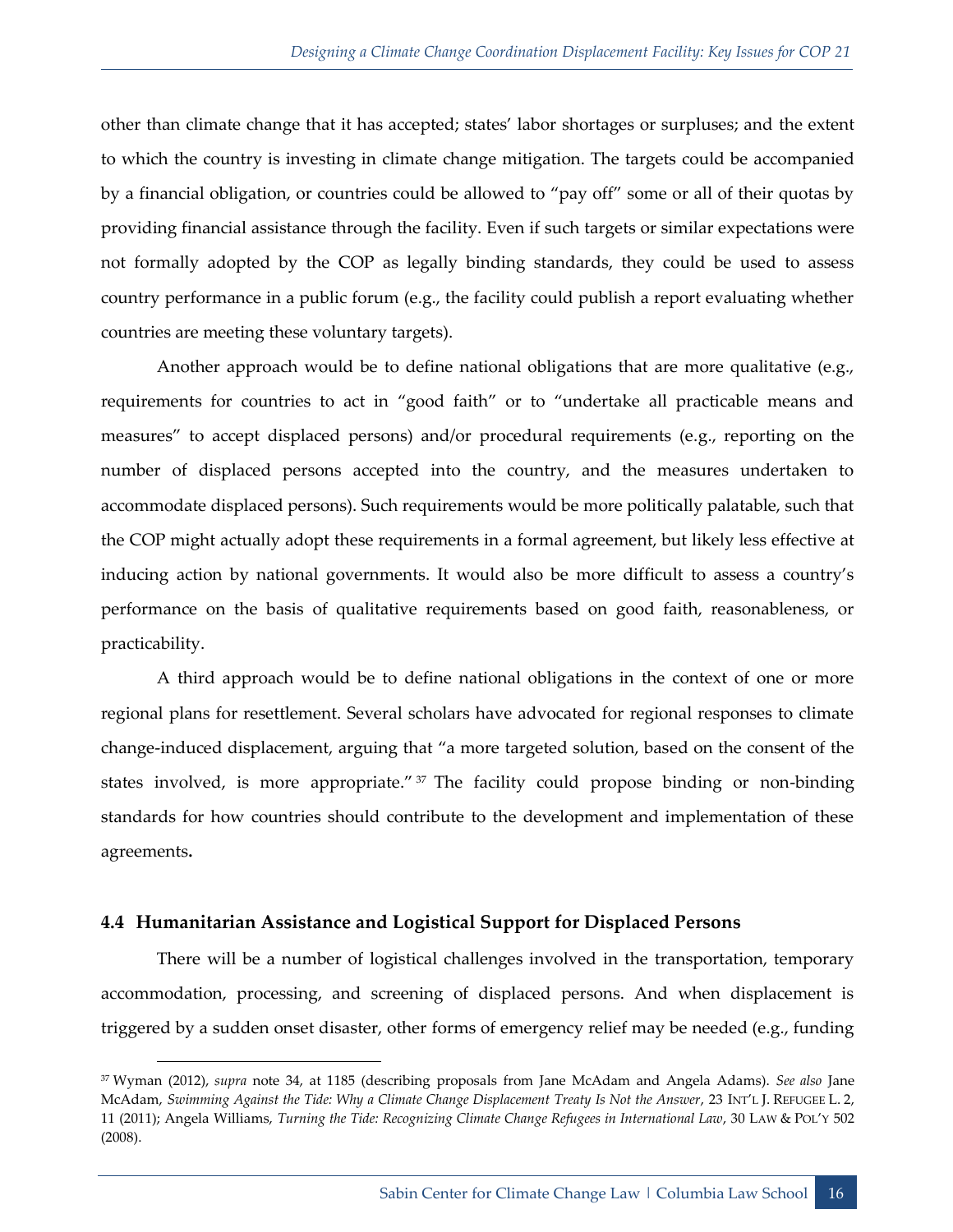for medical facilities or to repair transportation infrastructure). The displacement coordination facility could coordinate and monitor the provision of these services. As discussed above, the facility could also provide technical or financial assistance to the international organizations and domestic entities that provide these services.

Some of the key actors that provide international humanitarian and migration assistance include the UNHCR, the IOM, the Under-Secretary-General and Emergency Relief Coordinator (USG/ERC), the Inter-Agency Standing Committee (IASC), the International Federation of Red Cross and Red Crescent Societies, and others. The facility could monitor the activities of these and other entities, identify gaps in protection for displaced persons, and provide recommendations on how to close those gaps.

Currently, the UNHCR provides humanitarian support for refugees—but the definition of "refugee" is limited to those persons who are forced to leave their countries because they have been persecuted (or have a "well-founded fear" of persecution) on the grounds of race, religion, nationality, social membership, or political opinion. This definition does not include people who are compelled to leave their country due to natural disasters and slow-onset degradation, nor does it include people who are displaced within their country of origin. That said, the UNHCR does provide some relief and rehabilitation programs for internally displaced persons.

The International Organization on Migration (IOM) also provides services to support "the organized transfer of refugees, displaced persons and other individuals in need of migration services."<sup>38</sup> For IOM, the term "displaced persons" broadly includes "all persons who fall outside the scope of the conventional definition of refugee but who had to leave their homes due to factors such as armed conflicts, widespread violence, natural and/or man-made disasters or violations of human rights.<sup>"39</sup> In the context of disaster-induced displacement, IOM administers programs to provide emergency relief, return, reintegration, capacity-building, and protect the rights of affected populations. As noted in Section 4.2.3, IOM also works with UNHCR to provide "resettlement assistance" to refugees, which entails identifying, interviewing, and submitting refugee cases to

<sup>38</sup> IOM Constitution, Article 1, para 1(b).

<sup>39</sup> IOM, *Internally Displaced Persons: IOM Policy and Activities,* Doc. MC/INF/258, *available at*  http://www.iom.int/jahia/webdav/shared/shared/mainsite/about\_iom/en/council/84/Mcinf258.pdf.